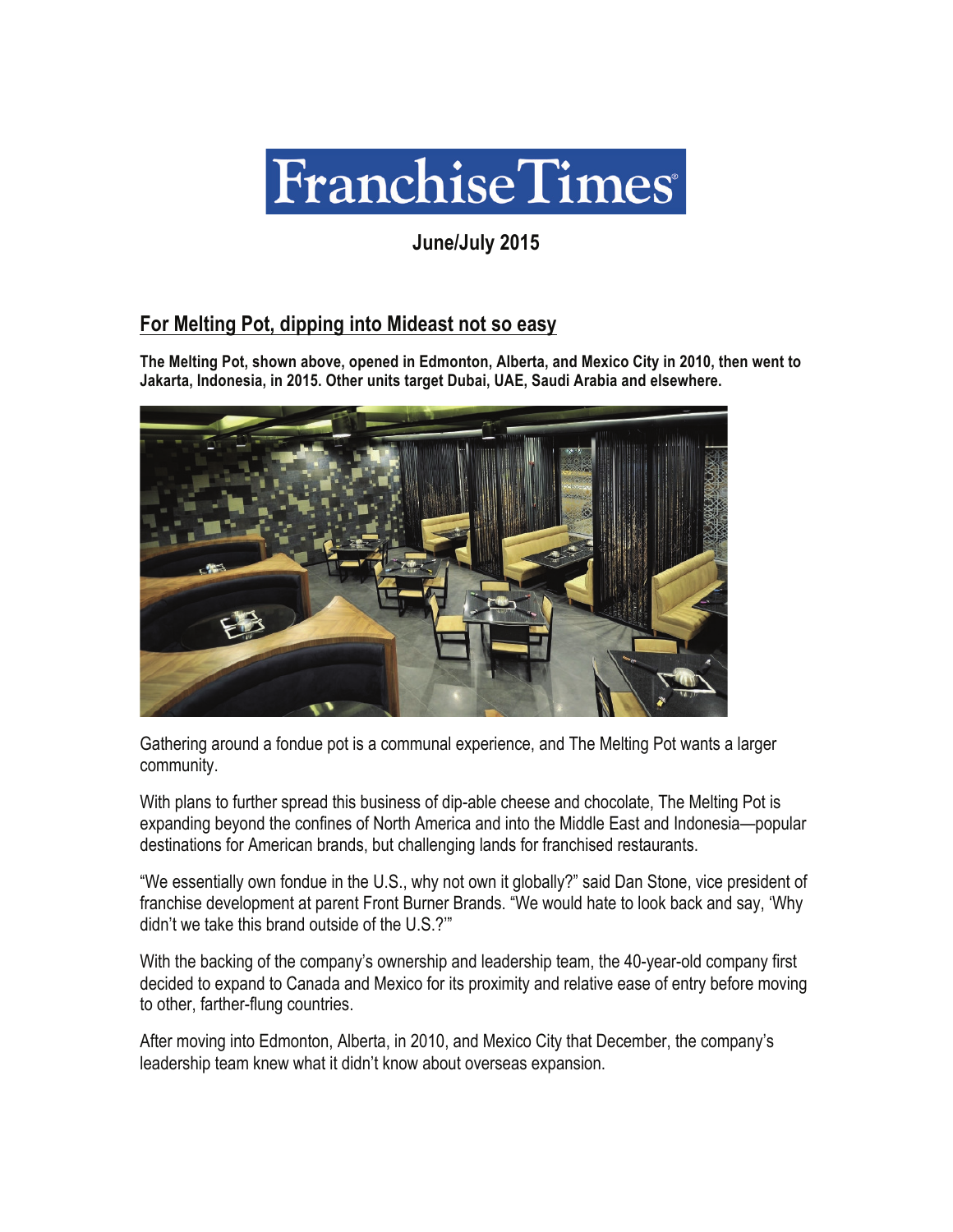To cross that bridge, The Melting Pot contracted the services of Edwards Global Services (EGS) of Irvine, California, to analyze the brand and determine which international markets made the most sense for its next, more ambitious phase of global growth.

EGS' research singled out Saudi Arabia, United Arab Emirates, Kuwait, Bahrain, Oman and Qatar in the Middle East, as well as Jakarta, Indonesia.

In total, The Melting Pot has more than 20 international units in development, and its first non-North American location opened in Jakarta, Indonesia, in March of 2015.

William Gabbard, senior director of EGS, said many American franchises systems look to the Middle East. "When you go into the Middle East, you're not going to see three or four hamburger places on one block—the saturation of the marketplace in the U.S. is quite heavy in comparison," he said. "It becomes more lucrative and their average volumes are higher."

Stone said selecting foreign locations can be intoxicating, but added it's critical to understand whether the brand will translate well to diverse markets. Also key is whether the company has the infrastructure to support such a big move and the patience to wait for return on investment, often several years out.

"EGS helped us run numerous five-year pro formas on international expansion, and we said, 'OK, if we were to get into this, realistically how fast can we grow, what would our average unit volumes be and, realistically, what kind of royalties will we yield from that growth?'" he said. "Then you take those revenues and compare it against the anticipated expenses to support international openings."

After digesting that research, The Melting Pot decided to implement higher royalty fees for new locations outside of the United States and Canada, and also instituted a one-time training fee to cover the much higher costs of sending an opening team to Jakarta, for example.

As many other American franchises move into the Middle East, Stone said consumers have great interest in Western brands, as do savvy individuals and Middle Eastern investment groups looking to court brands to their home turf.

"It's very easy to get excited about that, and it's very easy to want to take a brand to another part of the world and it's also very easy to be influenced by dollar signs," Stone said. "You've got to have the infrastructure and commitment, because it is not easy growth."

Trouble has come in many forms as the company expands, from difficulty in securing its trademark in some countries to design and menu adaptations. For example, the chain had to develop an extensive menu of "mocktails" to supplant revenue lost by not serving alcohol in some Middle Eastern countries.

Large food orders have been canceled multiple times, menus have been tweaked and re-tweaked, staff visas have expired due to delays and, in the most extreme instance, a brand-new location in Riyadh has sat vacant for more than a year due to a dispute between the landlord and the government.

"We thought we were thorough and realistic in our expectations and, even with that, it's been harder than we thought it would be," Stone said.